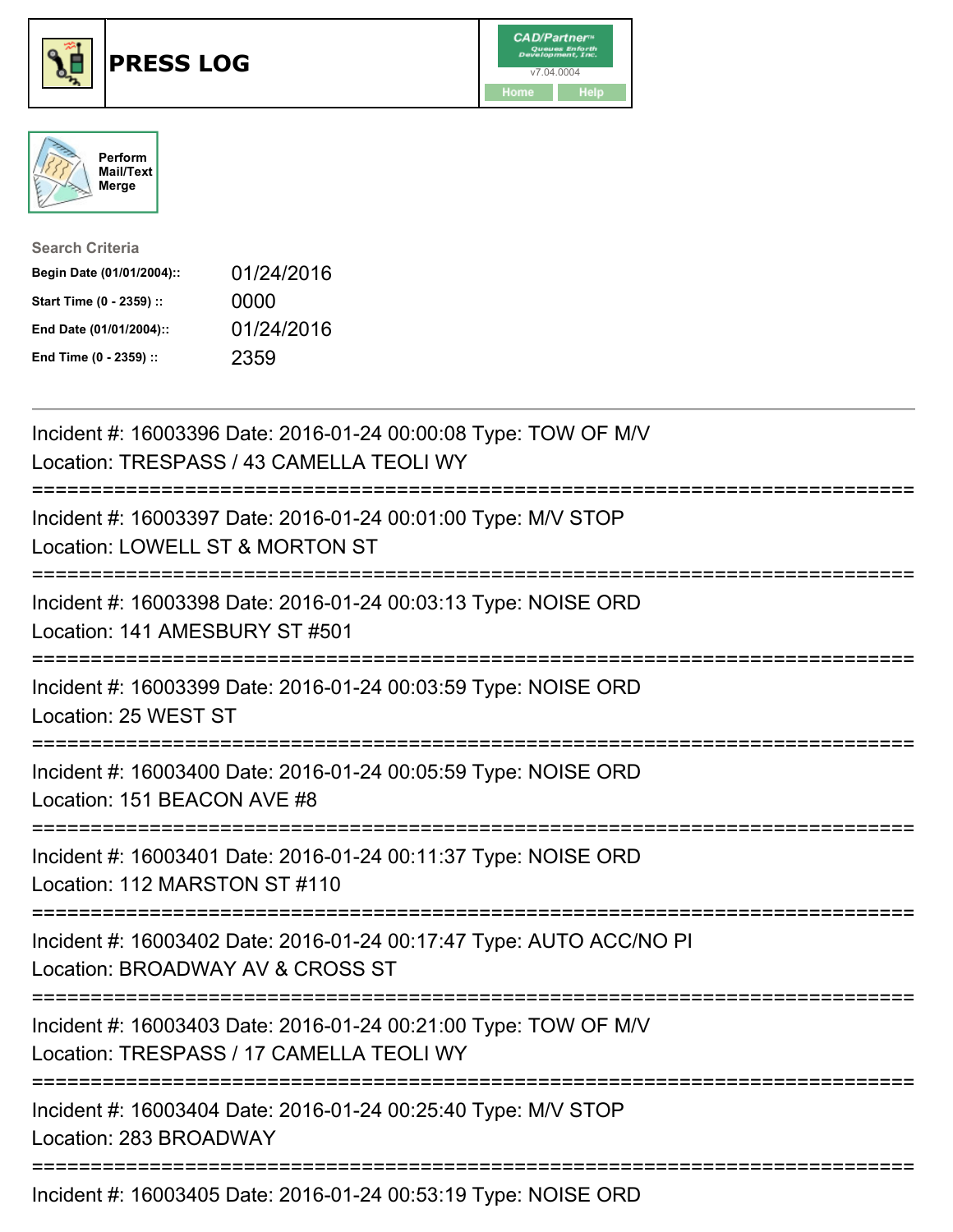Location: 2 FLORENCE CT FL 1

| Incident #: 16003406 Date: 2016-01-24 00:58:54 Type: TOW/ABANDONED<br>Location: N PARISH RD & OSGOOD ST         |
|-----------------------------------------------------------------------------------------------------------------|
| Incident #: 16003407 Date: 2016-01-24 01:01:50 Type: NOISE ORD<br>Location: 333 HOWARD ST                       |
| Incident #: 16003408 Date: 2016-01-24 01:08:39 Type: NOISE ORD<br>Location: 175 UNION ST FL 1                   |
| Incident #: 16003409 Date: 2016-01-24 01:14:08 Type: MEDIC SUPPORT<br>Location: 315 PROSPECT ST FL 1            |
| Incident #: 16003410 Date: 2016-01-24 01:14:47 Type: STOL/MV/PAS<br>Location: CUMBERLAND FARMS / 320 S BROADWAY |
| Incident #: 16003411 Date: 2016-01-24 01:18:15 Type: SUS PERS/MV<br>Location: 28 CLARKE ST FL 1                 |
| Incident #: 16003412 Date: 2016-01-24 01:20:36 Type: DISTURBANCE<br>Location: 198 ESSEX ST                      |
| Incident #: 16003414 Date: 2016-01-24 01:21:53 Type: NOISE ORD<br>Location: 47 WEST ST FL 3                     |
| Incident #: 16003413 Date: 2016-01-24 01:22:11 Type: DISTURBANCE<br>Location: 77 S UNION ST                     |
| Incident #: 16003415 Date: 2016-01-24 01:26:42 Type: GUN CALL<br>Location: 201 MERRIMACK ST FL 2                |
| Incident #: 16003416 Date: 2016-01-24 01:28:58 Type: SUS PERS/MV<br>Location: 664 LOWELL ST                     |
| Incident #: 16003417 Date: 2016-01-24 01:41:15 Type: NOISE ORD<br>Location: 41 PARK ST                          |
| Incident #: 16003418 Date: 2016-01-24 01:48:56 Type: DOMESTIC/PROG<br>Location: 374 S UNION ST FL 2             |
| Incident #: 16003419 Date: 2016-01-24 02:00:05 Type: DISTURBANCE                                                |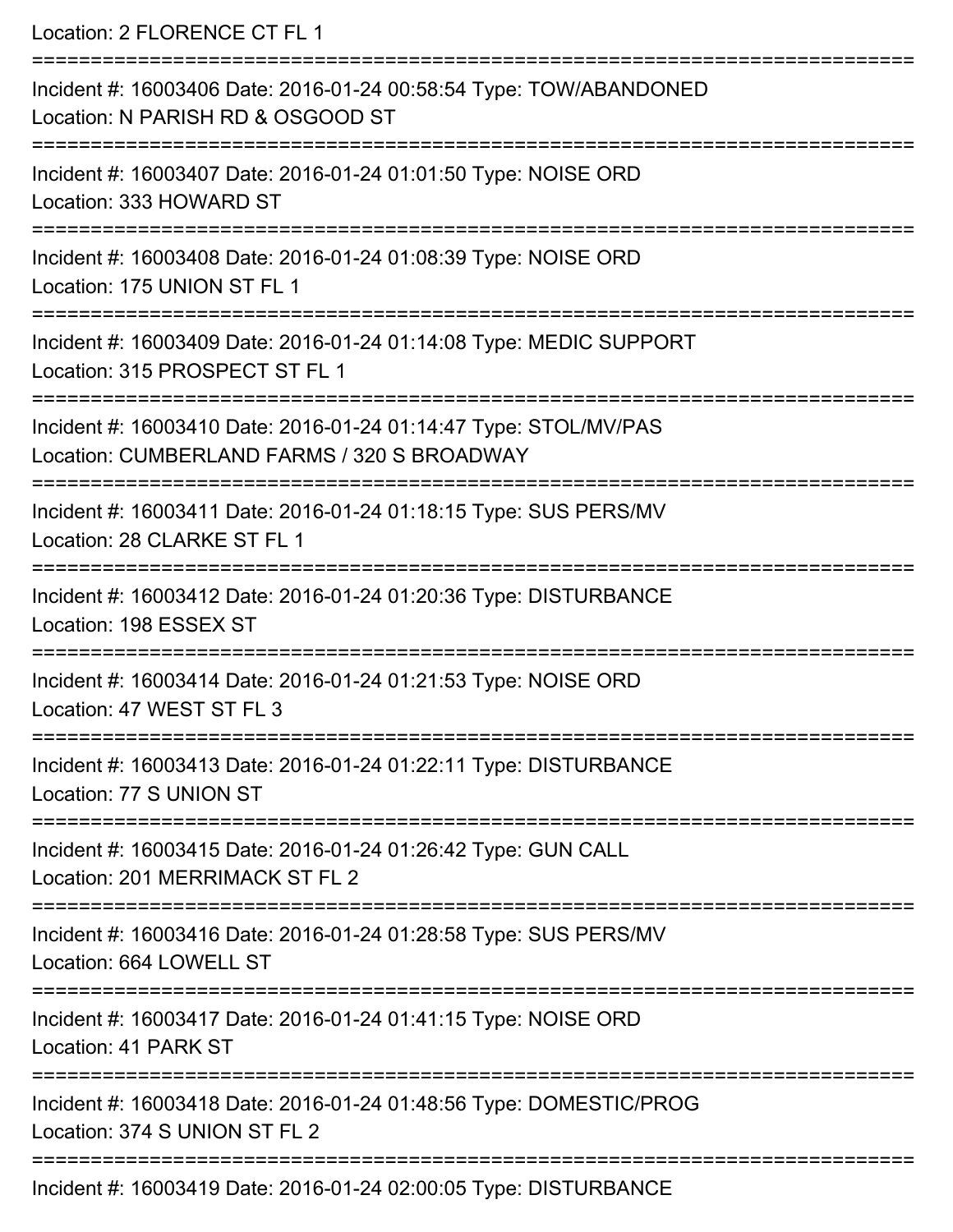| Incident #: 16003420 Date: 2016-01-24 02:02:41 Type: FIGHT<br>Location: 353 ESSEX ST                |
|-----------------------------------------------------------------------------------------------------|
| Incident #: 16003421 Date: 2016-01-24 02:10:22 Type: TOW OF M/V<br>Location: 1 CAMELLA TEOLI WY     |
| Incident #: 16003422 Date: 2016-01-24 02:29:04 Type: M/V STOP<br>Location: LAWRENCE ST & PARK ST    |
| Incident #: 16003423 Date: 2016-01-24 02:31:30 Type: M/V STOP<br>Location: PROSPECT ST & VINE ST    |
| Incident #: 16003424 Date: 2016-01-24 02:34:11 Type: NOISE ORD<br>Location: 4 SAUNDERS ST FL 2      |
| Incident #: 16003425 Date: 2016-01-24 02:52:30 Type: KEEP PEACE<br>Location: 305 PROSPECT ST FL 1   |
| Incident #: 16003426 Date: 2016-01-24 03:04:36 Type: M/V STOP<br>Location: CHANDLER ST & WATER ST   |
| Incident #: 16003427 Date: 2016-01-24 03:21:22 Type: M/V STOP<br>Location: GROTON ST & S BROADWAY   |
| Incident #: 16003428 Date: 2016-01-24 03:22:01 Type: M/V STOP<br>Location: MYRTLE ST & SPRUCE ST    |
| Incident #: 16003429 Date: 2016-01-24 03:23:14 Type: M/V STOP<br>Location: HAVERHILL ST & UNION ST  |
| Incident #: 16003430 Date: 2016-01-24 03:25:15 Type: M/V STOP<br>Location: EASTON ST & STATE ST     |
| Incident #: 16003431 Date: 2016-01-24 03:32:31 Type: NOISE ORD<br>Location: 47 WEST ST              |
| Incident #: 16003432 Date: 2016-01-24 03:37:08 Type: MEDIC SUPPORT<br>Location: 124 TRENTON ST FL 2 |
| Incident #: 16003433 Date: 2016-01-24 04:00:08 Type: M/V STOP                                       |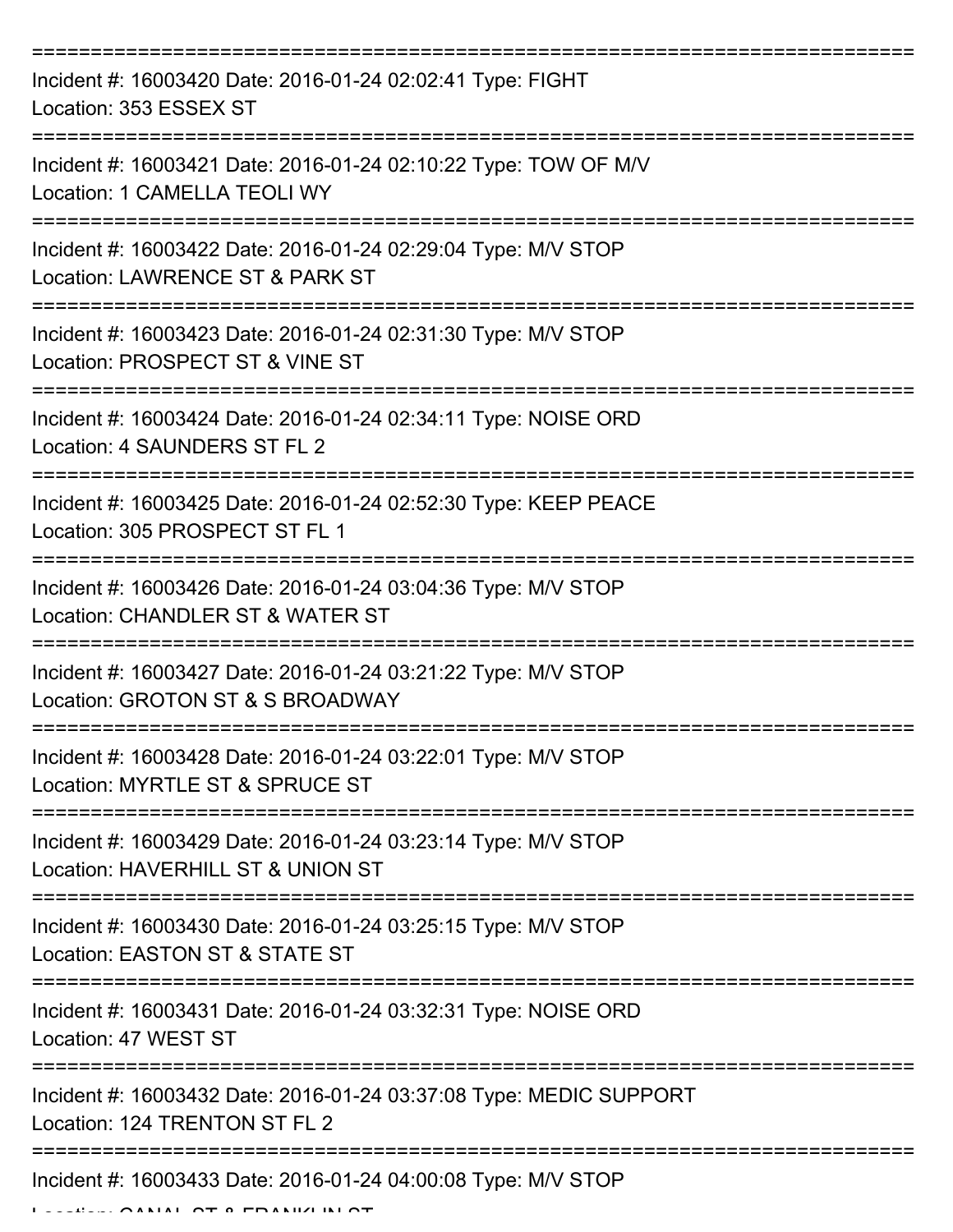| Incident #: 16003434 Date: 2016-01-24 04:09:56 Type: M/V STOP<br>Location: HAMPSHIRE ST & TREMONT ST            |
|-----------------------------------------------------------------------------------------------------------------|
| Incident #: 16003435 Date: 2016-01-24 04:24:20 Type: ALARMS<br>Location: HABIT-OPCO / 10 EMBANKMENT RD          |
| Incident #: 16003436 Date: 2016-01-24 04:31:01 Type: M/V STOP<br>Location: LOWELL ST & OXFORD ST                |
| Incident #: 16003437 Date: 2016-01-24 04:33:36 Type: ALARMS<br>Location: VANESSA FOOD MARKET / 68 WILLOW ST     |
| Incident #: 16003438 Date: 2016-01-24 04:42:40 Type: MEDIC SUPPORT<br>Location: DAYBREAK SHELTER / 19 WINTER ST |
| Incident #: 16003439 Date: 2016-01-24 05:03:17 Type: SUICIDE ATTEMPT<br>Location: 270 E HAVERHILL ST            |
| Incident #: 16003440 Date: 2016-01-24 05:11:05 Type: TOW/REPOSSED<br>Location: 114D MARSTON ST                  |
| Incident #: 16003441 Date: 2016-01-24 05:20:21 Type: MEDIC SUPPORT<br>Location: 160 UNION ST #3                 |
| Incident #: 16003442 Date: 2016-01-24 06:30:44 Type: ASSIST FIRE<br>Location: CENTRAL BRIDGE / 0 MERRIMACK ST   |
| Incident #: 16003443 Date: 2016-01-24 06:57:38 Type: PARK & WALK<br><b>Location: BROADWAY</b>                   |
| Incident #: 16003444 Date: 2016-01-24 07:27:44 Type: MEDIC SUPPORT<br>Location: 4 LEONARD AV                    |
| Incident #: 16003445 Date: 2016-01-24 08:02:45 Type: INVESTIGATION<br>Location: 45 FOREST ST                    |
| Incident #: 16003446 Date: 2016-01-24 08:20:34 Type: M/V STOP<br>Location: BOWDOIN ST & BROOKFIELD ST           |
| Incident #: 16003447 Date: 2016-01-24 08:24:18 Type: M/V STOP                                                   |

Location: CANIAL ST & MADSTON ST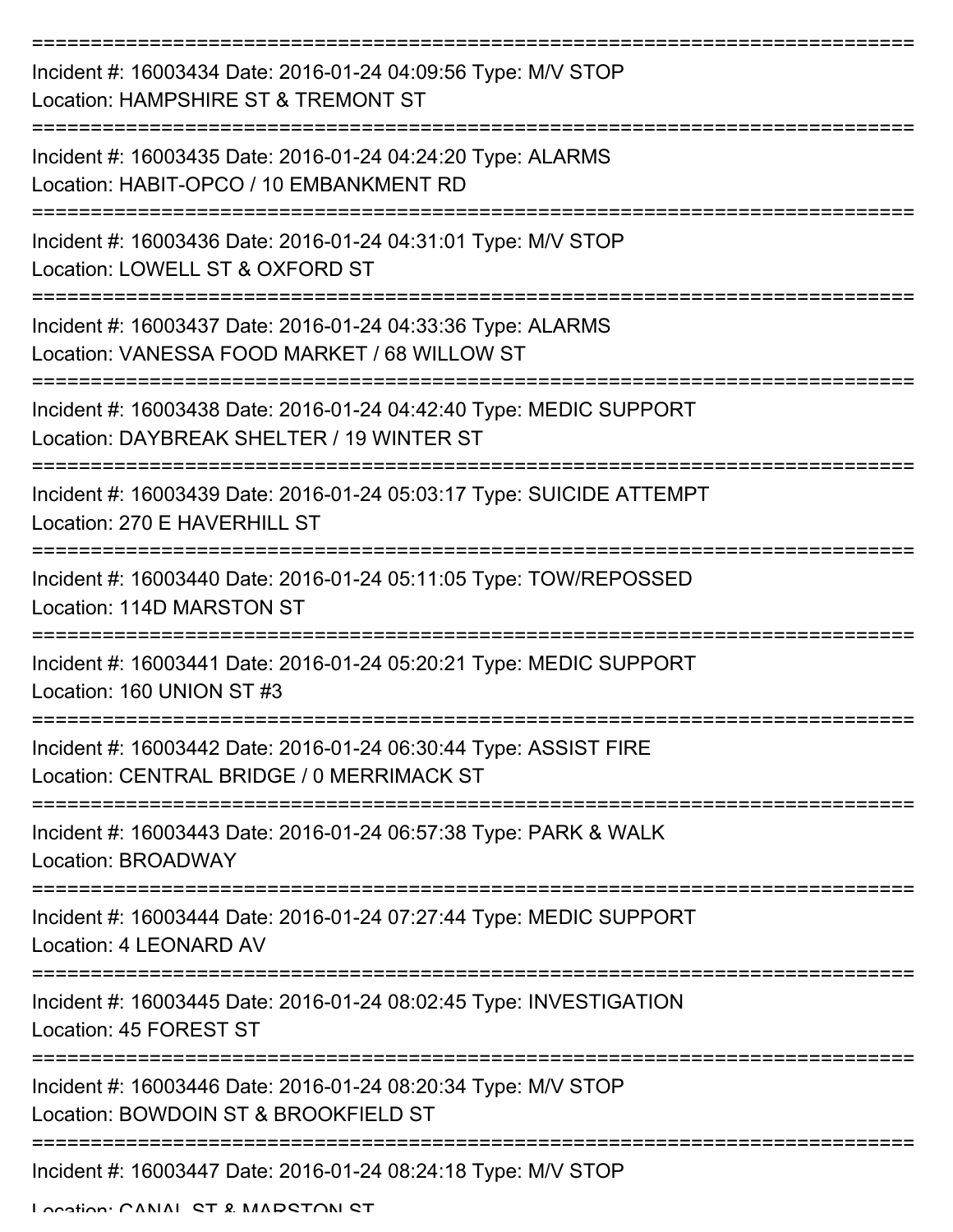| Incident #: 16003448 Date: 2016-01-24 08:28:10 Type: M/V STOP<br>Location: CENTRAL BRIDGE / 0 MERRIMACK ST      |
|-----------------------------------------------------------------------------------------------------------------|
| Incident #: 16003449 Date: 2016-01-24 08:30:24 Type: DRUG OVERDOSE<br>Location: 80 WARREN ST FL 1               |
| Incident #: 16003450 Date: 2016-01-24 08:39:31 Type: ALARM/BURG<br>Location: 293 HAMPSHIRE ST                   |
| Incident #: 16003451 Date: 2016-01-24 09:29:27 Type: MEDIC SUPPORT<br>Location: 10 CABOT RD                     |
| Incident #: 16003452 Date: 2016-01-24 09:29:44 Type: ALARM/BURG<br>Location: 224 BROADWAY                       |
| Incident #: 16003453 Date: 2016-01-24 09:52:30 Type: DISTURBANCE<br>Location: 82 FARLEY ST #2                   |
| Incident #: 16003454 Date: 2016-01-24 10:10:12 Type: SUS PERS/MV<br>Location: E HAVERHILL ST & SARGENT ST       |
| Incident #: 16003455 Date: 2016-01-24 10:33:02 Type: SUICIDE ATTEMPT<br>Location: DUNKIN DONUTS / 50 S BROADWAY |
| Incident #: 16003456 Date: 2016-01-24 10:49:30 Type: DOMESTIC/PROG<br>Location: 17 WALNUT ST                    |
| Incident #: 16003457 Date: 2016-01-24 10:50:18 Type: M/V STOP<br>Location: PARKER ST & SPRINGFIELD ST           |
| Incident #: 16003458 Date: 2016-01-24 11:04:33 Type: TENANT PROB<br>Location: 473 HAMPSHIRE ST FL 2             |
| Incident #: 16003459 Date: 2016-01-24 11:08:32 Type: SUS PERS/MV<br>Location: BENNINGTON ST & ERVING AV         |
| Incident #: 16003460 Date: 2016-01-24 11:12:18 Type: M/V STOP<br>Location: PARKER ST & SALEM ST                 |
| Incident #: 16003461 Date: 2016-01-24 11:16:31 Type: ROBBERY PAST<br>Location: 24 MONTGOMERY ST                 |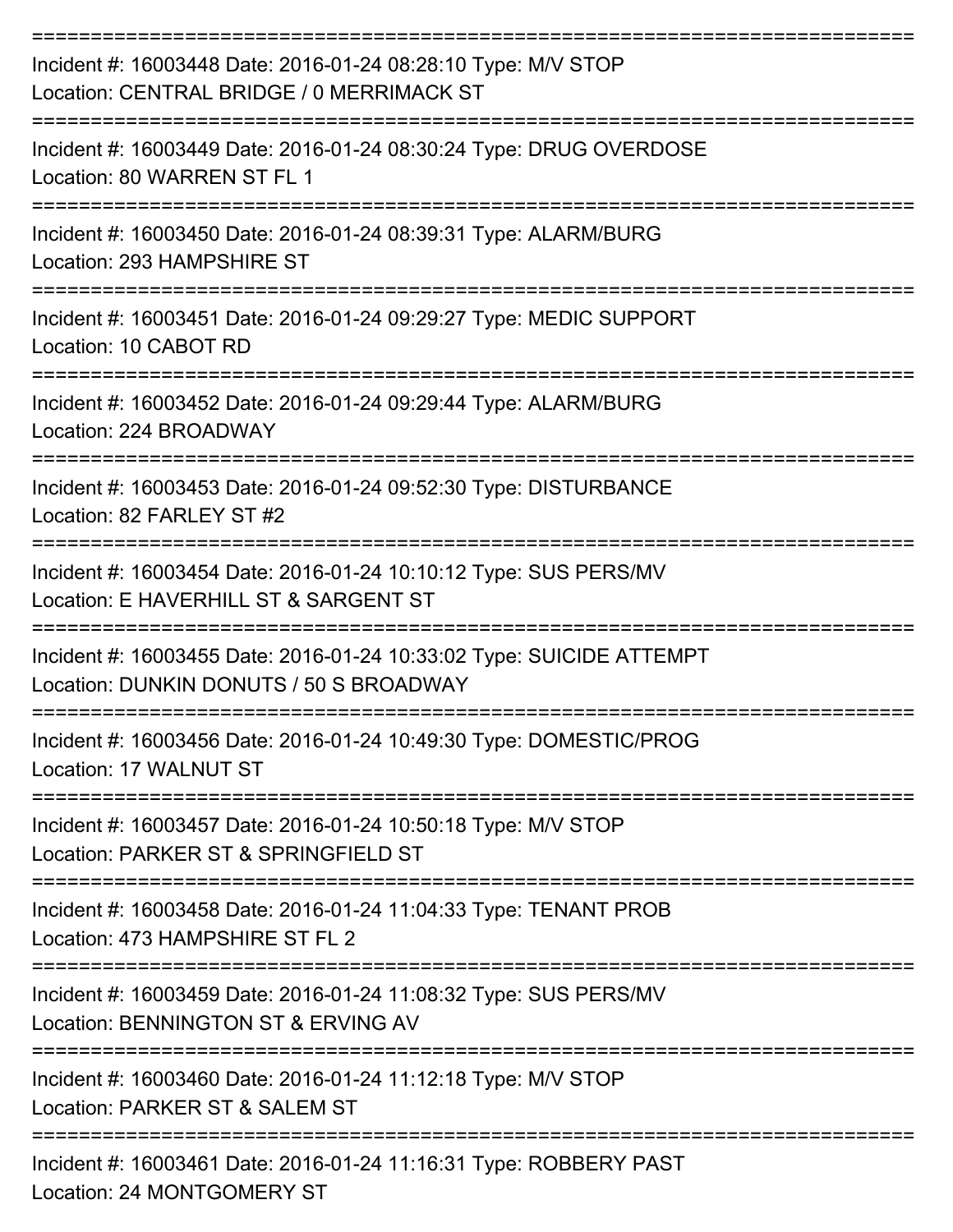| Incident #: 16003462 Date: 2016-01-24 11:27:23 Type: M/V STOP<br>Location: DORCHESTER ST & WINTHROP AV                             |
|------------------------------------------------------------------------------------------------------------------------------------|
| Incident #: 16003463 Date: 2016-01-24 11:32:17 Type: ALARM/BURG<br>Location: LA VECINA BEAUTY SUPPLY / 195 LAWRENCE ST             |
| Incident #: 16003464 Date: 2016-01-24 11:35:55 Type: M/V STOP<br>Location: 359 LOWELL ST                                           |
| ===================================<br>Incident #: 16003465 Date: 2016-01-24 11:37:17 Type: M/V STOP<br>Location: 97 GREENFIELD ST |
| Incident #: 16003466 Date: 2016-01-24 11:39:30 Type: M/V STOP<br>Location: BUTLER ST & MARGIN ST                                   |
| Incident #: 16003467 Date: 2016-01-24 11:41:32 Type: UNWANTEDGUEST<br>Location: 17 WALNUT ST FL 1                                  |
| ====================<br>Incident #: 16003468 Date: 2016-01-24 11:49:32 Type: WIRE DOWN<br>Location: 128 BUTLER ST                  |
| Incident #: 16003469 Date: 2016-01-24 11:53:10 Type: RECOV/STOL/MV<br>Location: 26 SARATOGA ST                                     |
| Incident #: 16003470 Date: 2016-01-24 12:08:28 Type: LARCENY/MV/PAST<br>Location: E HAVERHILL ST & SARGENT ST                      |
| Incident #: 16003471 Date: 2016-01-24 12:17:59 Type: LIC PLATE STO<br>Location: 348 HAVERHILL ST #8                                |
| Incident #: 16003472 Date: 2016-01-24 12:36:00 Type: TOW/REPOSSED<br>Location: 53 BODWELL ST                                       |
| Incident #: 16003473 Date: 2016-01-24 12:44:19 Type: ALARM/BURG<br>Location: 298 S BROADWAY                                        |
| Incident #: 16003474 Date: 2016-01-24 12:46:59 Type: M/V STOP<br>Location: 433 CANAL ST                                            |
| Incident #: 16003475 Date: 2016-01-24 12:49:01 Type: M/V STOP<br>Location: 243 BROADWAY                                            |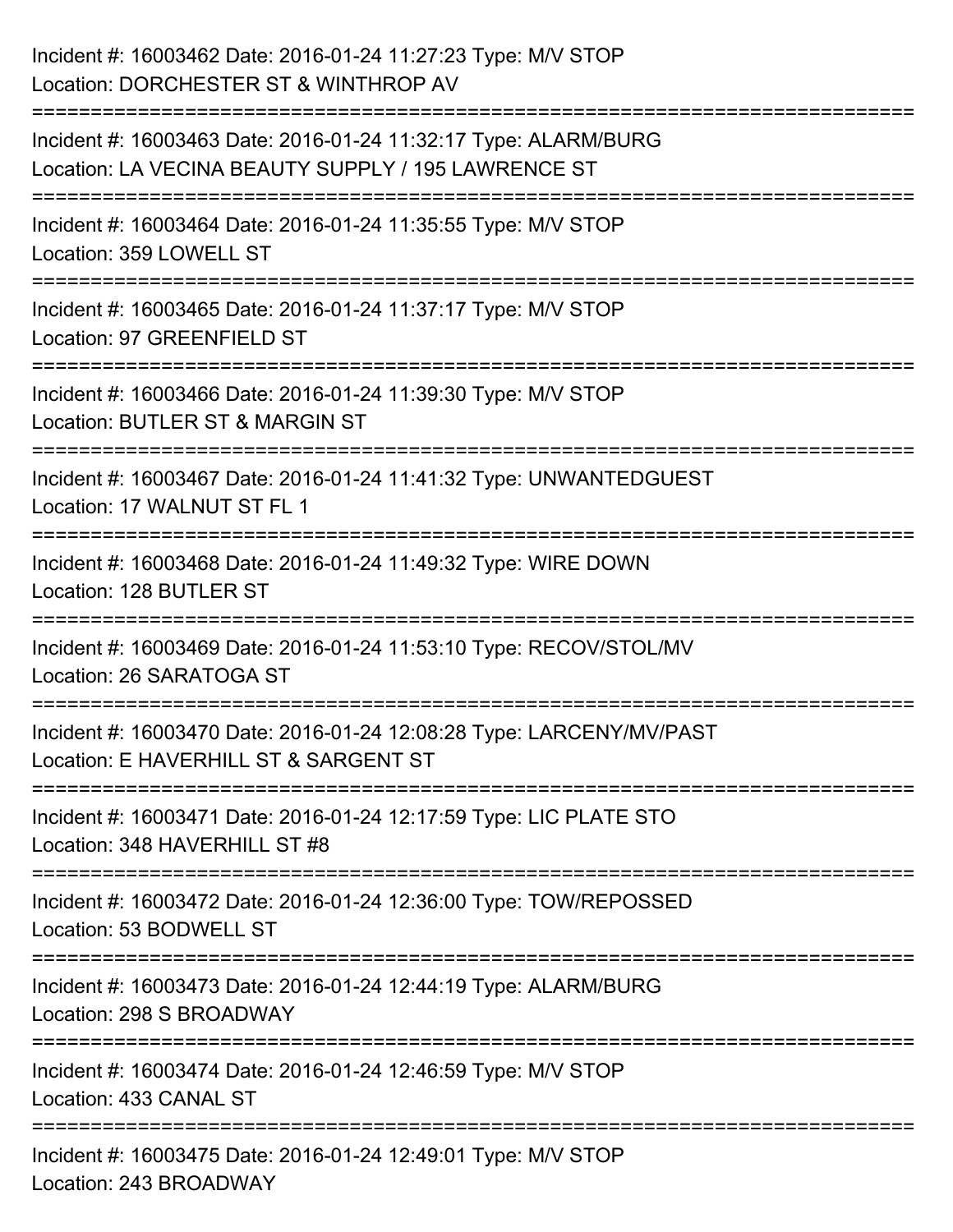| Incident #: 16003476 Date: 2016-01-24 12:55:19 Type: M/V STOP<br>Location: 442 ESSEX ST                |
|--------------------------------------------------------------------------------------------------------|
| Incident #: 16003477 Date: 2016-01-24 13:03:45 Type: M/V STOP<br>Location: BROADWAY & VALLEY ST        |
| Incident #: 16003478 Date: 2016-01-24 13:04:31 Type: SUS PERS/MV<br>Location: 25 SHERIDAN ST           |
| Incident #: 16003479 Date: 2016-01-24 13:08:22 Type: M/V STOP<br>Location: BROADWAY & CONCORD ST       |
| Incident #: 16003480 Date: 2016-01-24 13:08:59 Type: STOL/MV/PAS<br>Location: 54 E HAVERHILL ST        |
| Incident #: 16003481 Date: 2016-01-24 13:14:34 Type: LIC PLATE STO<br>Location: 22 CAMDEN ST           |
| Incident #: 16003482 Date: 2016-01-24 13:31:38 Type: HIT & RUN M/V<br>Location: 35 S BROADWAY          |
| Incident #: 16003483 Date: 2016-01-24 13:50:29 Type: UNWANTEDGUEST<br>Location: 12 W DALTON ST         |
| Incident #: 16003484 Date: 2016-01-24 14:08:07 Type: M/V STOP<br>Location: 288 WEST STREET             |
| Incident #: 16003485 Date: 2016-01-24 14:09:49 Type: AUTO ACC/NO PI<br>Location: 224 WINTHROP AV       |
| Incident #: 16003486 Date: 2016-01-24 14:20:46 Type: HIT & RUN M/V<br>Location: SUMMER ST & UNION ST   |
| Incident #: 16003487 Date: 2016-01-24 14:21:37 Type: MEDIC SUPPORT<br>Location: BERKELEY ST & BRUCE ST |
| Incident #: 16003488 Date: 2016-01-24 14:22:17 Type: DOMESTIC/PROG<br>Location: 82 NESMITH ST          |
| Incident #: 16003489 Date: 2016-01-24 14:26:06 Type: ALARM/BURG<br>Location: 25 MARSTON ST             |

===========================================================================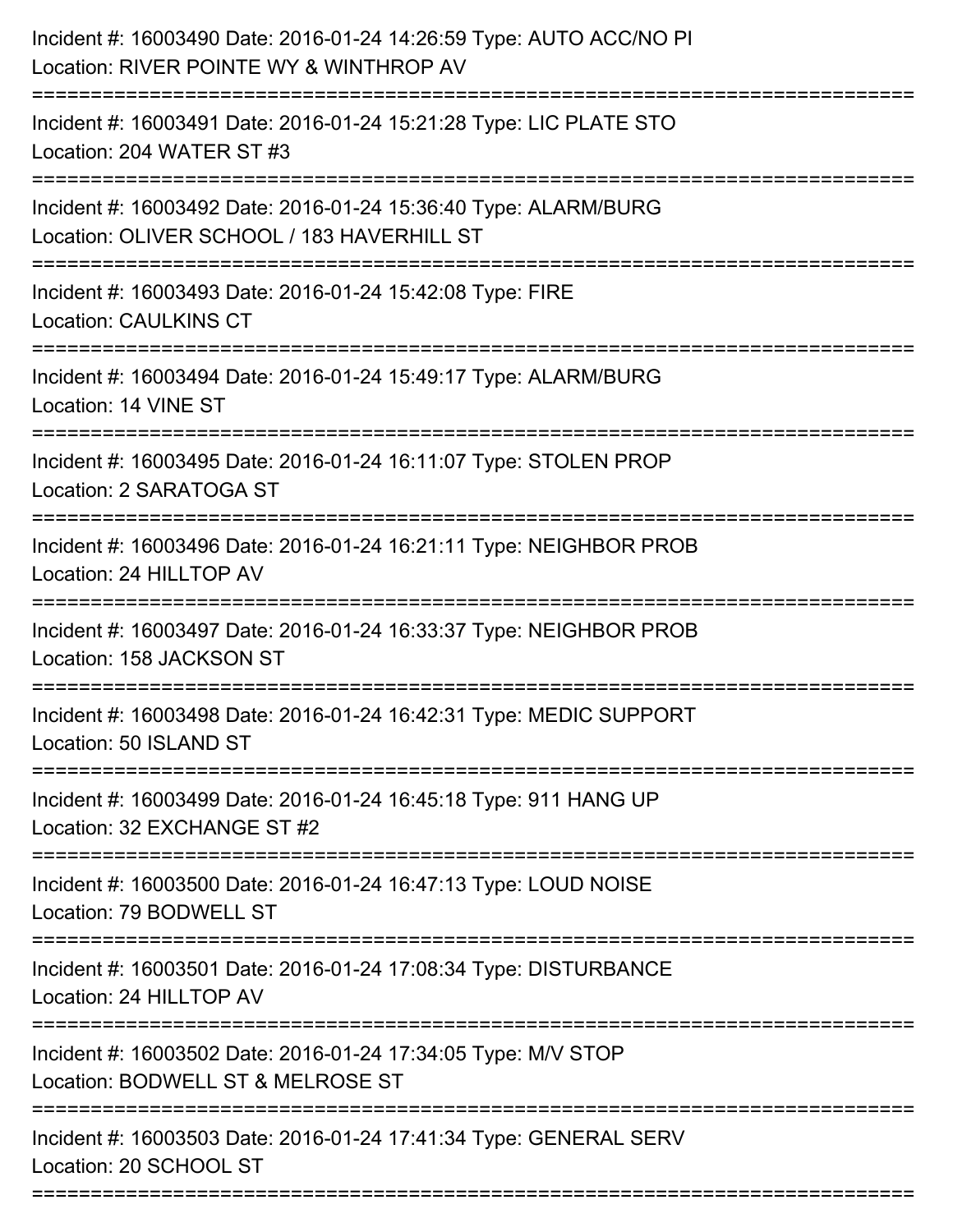Location: AMESBURY ST & LOWELL ST

| Incident #: 16003505 Date: 2016-01-24 19:22:11 Type: M/V STOP<br>Location: ESSEX ST & FRANKLIN ST                      |
|------------------------------------------------------------------------------------------------------------------------|
| Incident #: 16003506 Date: 2016-01-24 19:32:43 Type: ALARM/BURG<br>Location: PORTUGUESE A SALAZAR CLUB / 2 SARATOGA ST |
| Incident #: 16003507 Date: 2016-01-24 19:55:44 Type: DISTURBANCE<br>Location: 205 WATER ST                             |
| Incident #: 16003508 Date: 2016-01-24 20:04:48 Type: M/V STOP<br>Location: CHESTNUT ST & WHITE ST                      |
| Incident #: 16003509 Date: 2016-01-24 20:17:30 Type: M/V STOP<br>Location: MT VERNON ST & S BROADWAY                   |
| Incident #: 16003510 Date: 2016-01-24 20:24:29 Type: M/V STOP<br>Location: LENOX ST & S BROADWAY                       |
| Incident #: 16003511 Date: 2016-01-24 20:40:09 Type: SUS PERS/MV<br><b>Location: 19 HANCOCK ST</b>                     |
| Incident #: 16003512 Date: 2016-01-24 20:45:22 Type: M/V STOP<br>Location: 58 CHESTER ST                               |
| Incident #: 16003513 Date: 2016-01-24 20:47:40 Type: SUS PERS/MV<br>Location: 2 MUSEUM SQ                              |
| ------------------<br>Incident #: 16003514 Date: 2016-01-24 21:27:40 Type: AUTO ACC/NO PI<br>Location: 80 S BOWDOIN ST |
| Incident #: 16003515 Date: 2016-01-24 21:42:55 Type: AUTO ACC/NO PI<br>Location: 50 S BROADWAY                         |
| Incident #: 16003516 Date: 2016-01-24 21:45:45 Type: M/V STOP<br>Location: 381 ESSEX ST                                |
| Incident #: 16003517 Date: 2016-01-24 21:55:42 Type: NOISE ORD<br>Location: 86A BOXFORD ST                             |
|                                                                                                                        |

Incident #: 16003518 Date: 2016 01 24 22:00:25 Type: DISABLED MV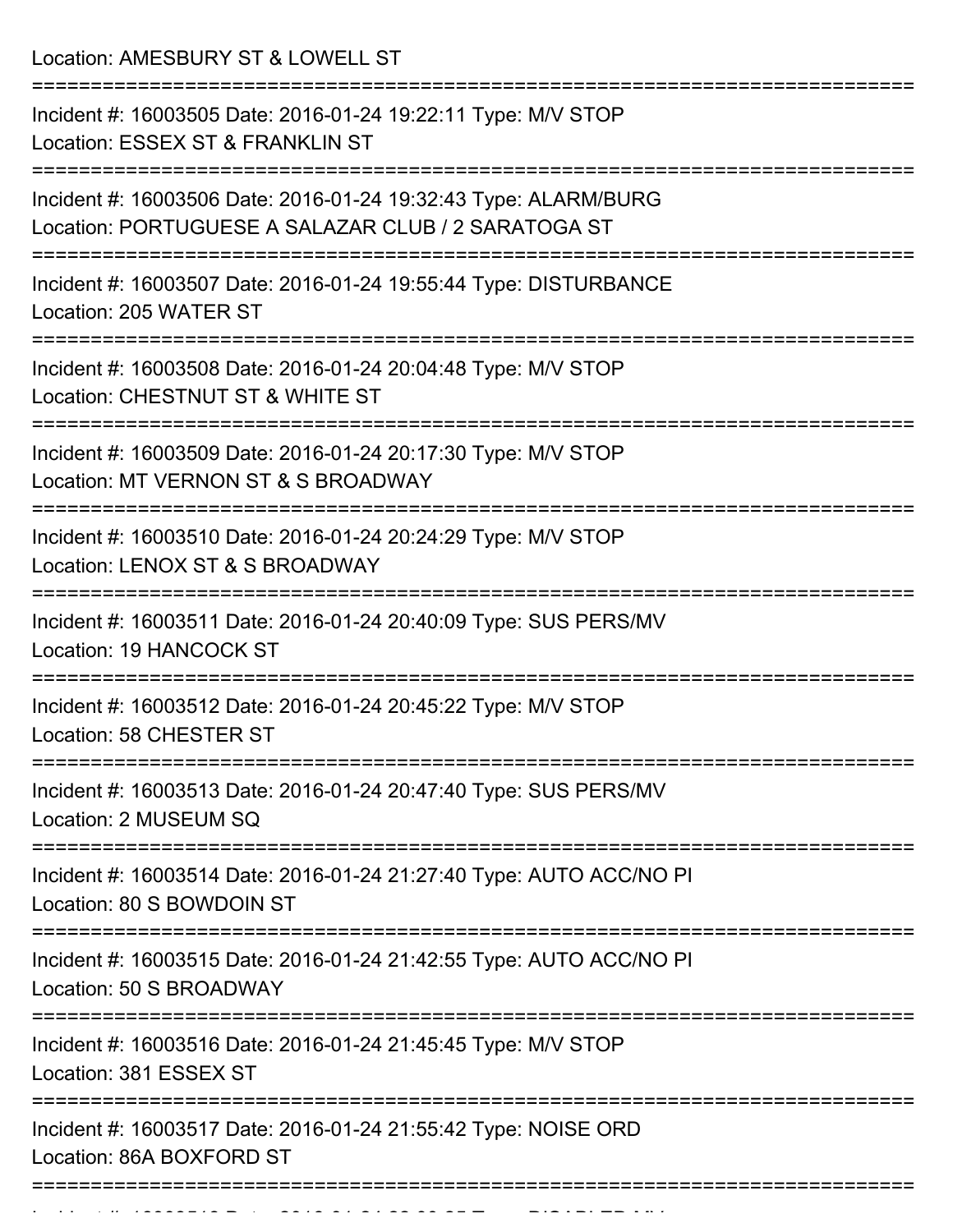Location: DENNYS / 160 WINTHROP AV

=========================================================================== Incident #: 16003519 Date: 2016-01-24 22:02:59 Type: GENERAL SERV Location: ESSEX ST & NEWBURY ST =========================================================================== Incident #: 16003520 Date: 2016-01-24 22:04:00 Type: SHOTS FIRED Location: HAFFNER'S GAS STATION / 69 PARKER ST =========================================================================== Incident #: 16003521 Date: 2016-01-24 22:14:29 Type: SUS PERS/MV Location: AMESBURY GARDENS / 206 AMESBURY ST =========================================================================== Incident #: 16003522 Date: 2016-01-24 22:32:14 Type: LARCENY/PAST Location: VALLEY LODGING (RICHWOOD) / 77 S UNION ST #306 =========================================================================== Incident #: 16003523 Date: 2016-01-24 22:34:52 Type: DISTURBANCE Location: NEW BALANCE ATHLETIC SHOE CORP / 5 S UNION ST =========================================================================== Incident #: 16003524 Date: 2016-01-24 22:46:15 Type: M/V STOP Location: 160 BAILEY ST =========================================================================== Incident #: 16003525 Date: 2016-01-24 22:48:50 Type: M/V STOP Location: 40 WARREN ST =========================================================================== Incident #: 16003527 Date: 2016-01-24 23:03:28 Type: SHOTS FIRED Location: 301 HOWARD ST =========================================================================== Incident #: 16003526 Date: 2016-01-24 23:04:00 Type: M/V STOP Location: LAWRENCE ST & PARK ST =========================================================================== Incident #: 16003529 Date: 2016-01-24 23:21:32 Type: GENERAL SERV Location: CARLETON ST =========================================================================== Incident #: 16003528 Date: 2016-01-24 23:23:00 Type: M/V STOP Location: OAK ST & SHORT ST =========================================================================== Incident #: 16003530 Date: 2016-01-24 23:23:48 Type: M/V STOP Location: ALLSTON ST & HOWARD ST =========================================================================== Incident #: 16003531 Date: 2016-01-24 23:24:45 Type: ALARM/BURG Location: 304 JACKSON ST =============================